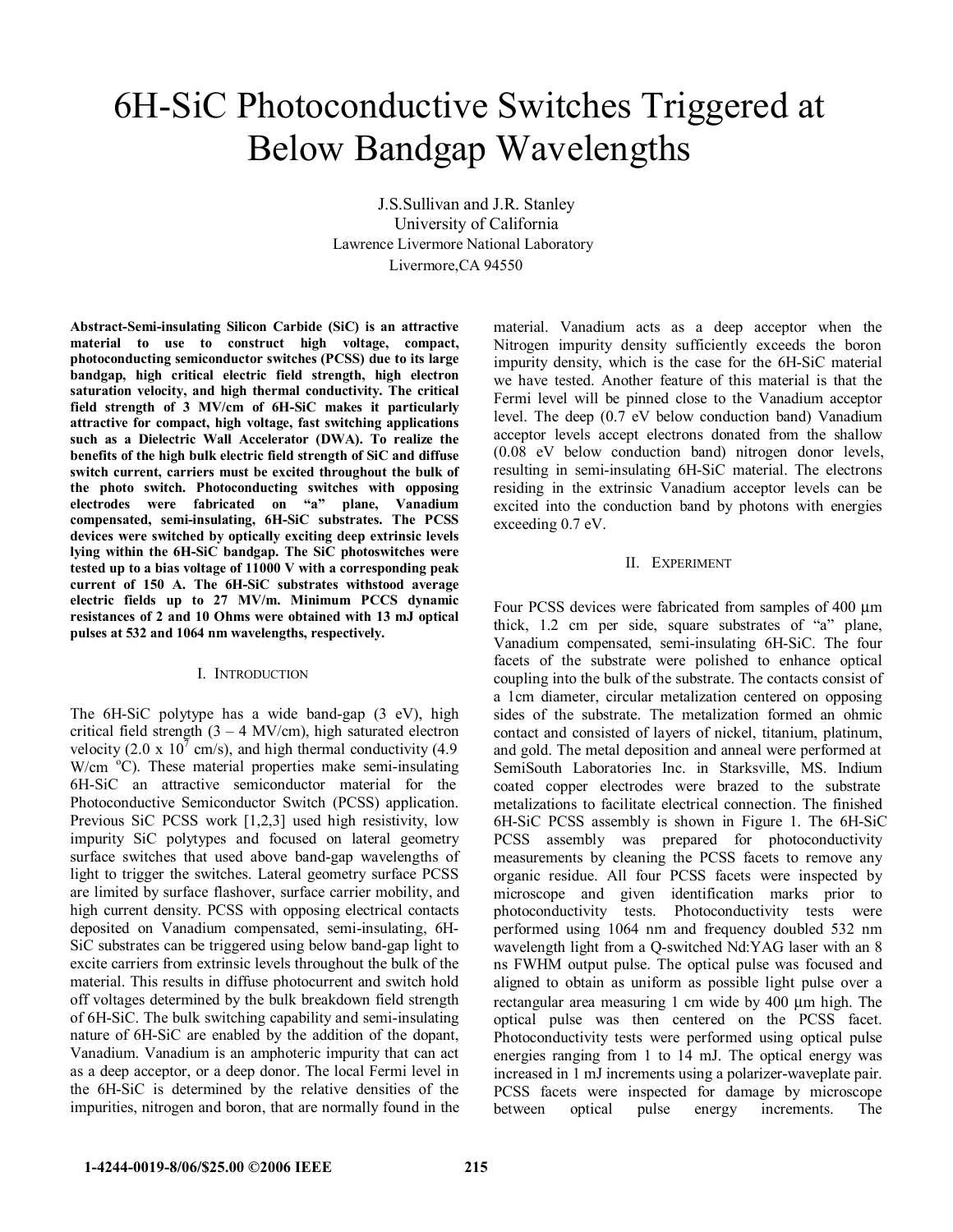| <b>Report Documentation Page</b>                                                                                                                                                                                                                                                                                                                                                                                                                                                                                                                                                                                                                                                                                                                                                                                                                                   |                                                                                                                                                                                              |                              |                         | Form Approved<br>OMB No. 0704-0188                 |                           |  |
|--------------------------------------------------------------------------------------------------------------------------------------------------------------------------------------------------------------------------------------------------------------------------------------------------------------------------------------------------------------------------------------------------------------------------------------------------------------------------------------------------------------------------------------------------------------------------------------------------------------------------------------------------------------------------------------------------------------------------------------------------------------------------------------------------------------------------------------------------------------------|----------------------------------------------------------------------------------------------------------------------------------------------------------------------------------------------|------------------------------|-------------------------|----------------------------------------------------|---------------------------|--|
| Public reporting burden for the collection of information is estimated to average 1 hour per response, including the time for reviewing instructions, searching existing data sources, gathering and<br>maintaining the data needed, and completing and reviewing the collection of information. Send comments regarding this burden estimate or any other aspect of this collection of information,<br>including suggestions for reducing this burden, to Washington Headquarters Services, Directorate for Information Operations and Reports, 1215 Jefferson Davis Highway, Suite 1204, Arlington<br>VA 22202-4302. Respondents should be aware that notwithstanding any other provision of law, no person shall be subject to a penalty for failing to comply with a collection of information if it<br>does not display a currently valid OMB control number. |                                                                                                                                                                                              |                              |                         |                                                    |                           |  |
| 2. REPORT TYPE<br>1. REPORT DATE<br>01 MAY 2006<br>N/A                                                                                                                                                                                                                                                                                                                                                                                                                                                                                                                                                                                                                                                                                                                                                                                                             |                                                                                                                                                                                              |                              | <b>3. DATES COVERED</b> |                                                    |                           |  |
| <b>4. TITLE AND SUBTITLE</b>                                                                                                                                                                                                                                                                                                                                                                                                                                                                                                                                                                                                                                                                                                                                                                                                                                       |                                                                                                                                                                                              |                              |                         | 5a. CONTRACT NUMBER                                |                           |  |
| 6H-SiC Photoconductive Switches Triggered at Below Bandgap<br>Wavelengths                                                                                                                                                                                                                                                                                                                                                                                                                                                                                                                                                                                                                                                                                                                                                                                          |                                                                                                                                                                                              |                              |                         | <b>5b. GRANT NUMBER</b>                            |                           |  |
|                                                                                                                                                                                                                                                                                                                                                                                                                                                                                                                                                                                                                                                                                                                                                                                                                                                                    |                                                                                                                                                                                              |                              |                         | 5c. PROGRAM ELEMENT NUMBER                         |                           |  |
| 6. AUTHOR(S)                                                                                                                                                                                                                                                                                                                                                                                                                                                                                                                                                                                                                                                                                                                                                                                                                                                       |                                                                                                                                                                                              |                              |                         | <b>5d. PROJECT NUMBER</b>                          |                           |  |
|                                                                                                                                                                                                                                                                                                                                                                                                                                                                                                                                                                                                                                                                                                                                                                                                                                                                    |                                                                                                                                                                                              |                              |                         | 5e. TASK NUMBER                                    |                           |  |
|                                                                                                                                                                                                                                                                                                                                                                                                                                                                                                                                                                                                                                                                                                                                                                                                                                                                    |                                                                                                                                                                                              |                              |                         | <b>5f. WORK UNIT NUMBER</b>                        |                           |  |
| 7. PERFORMING ORGANIZATION NAME(S) AND ADDRESS(ES)<br><b>University of California Lawrence Livermore National Laboratory</b><br>Livermore, CA 94550                                                                                                                                                                                                                                                                                                                                                                                                                                                                                                                                                                                                                                                                                                                |                                                                                                                                                                                              |                              |                         | 8. PERFORMING ORGANIZATION<br><b>REPORT NUMBER</b> |                           |  |
| 9. SPONSORING/MONITORING AGENCY NAME(S) AND ADDRESS(ES)                                                                                                                                                                                                                                                                                                                                                                                                                                                                                                                                                                                                                                                                                                                                                                                                            |                                                                                                                                                                                              |                              |                         | 10. SPONSOR/MONITOR'S ACRONYM(S)                   |                           |  |
|                                                                                                                                                                                                                                                                                                                                                                                                                                                                                                                                                                                                                                                                                                                                                                                                                                                                    |                                                                                                                                                                                              |                              |                         | 11. SPONSOR/MONITOR'S REPORT<br>NUMBER(S)          |                           |  |
| 12. DISTRIBUTION/AVAILABILITY STATEMENT                                                                                                                                                                                                                                                                                                                                                                                                                                                                                                                                                                                                                                                                                                                                                                                                                            | Approved for public release, distribution unlimited                                                                                                                                          |                              |                         |                                                    |                           |  |
| <b>13. SUPPLEMENTARY NOTES</b>                                                                                                                                                                                                                                                                                                                                                                                                                                                                                                                                                                                                                                                                                                                                                                                                                                     | See also ADM001963. IEEE International Power Modulator Symposium (27th) and High-Voltage<br>Workshop Held in Washington, DC on May 14-18, 2006, The original document contains color images. |                              |                         |                                                    |                           |  |
| 14. ABSTRACT                                                                                                                                                                                                                                                                                                                                                                                                                                                                                                                                                                                                                                                                                                                                                                                                                                                       |                                                                                                                                                                                              |                              |                         |                                                    |                           |  |
| <b>15. SUBJECT TERMS</b>                                                                                                                                                                                                                                                                                                                                                                                                                                                                                                                                                                                                                                                                                                                                                                                                                                           |                                                                                                                                                                                              |                              |                         |                                                    |                           |  |
| 16. SECURITY CLASSIFICATION OF:                                                                                                                                                                                                                                                                                                                                                                                                                                                                                                                                                                                                                                                                                                                                                                                                                                    | <b>17. LIMITATION OF</b>                                                                                                                                                                     | 18. NUMBER                   | 19a. NAME OF            |                                                    |                           |  |
| a. REPORT<br>unclassified                                                                                                                                                                                                                                                                                                                                                                                                                                                                                                                                                                                                                                                                                                                                                                                                                                          | b. ABSTRACT<br>unclassified                                                                                                                                                                  | c. THIS PAGE<br>unclassified | <b>ABSTRACT</b><br>UU   | OF PAGES<br>4                                      | <b>RESPONSIBLE PERSON</b> |  |

| Standard Form 298 (Rev. 8-98) |
|-------------------------------|
| Prescribed by ANSI Std Z39-18 |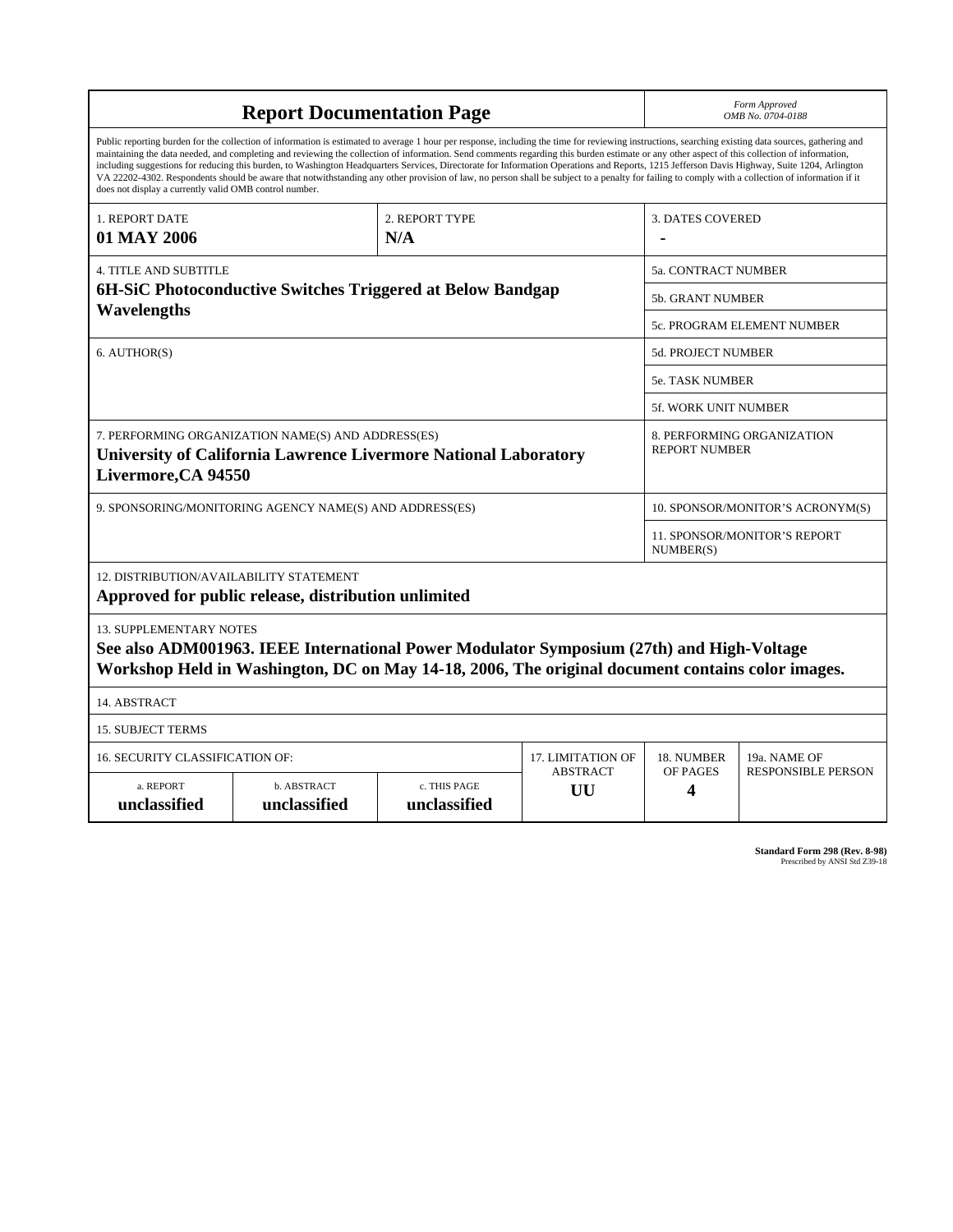photoconductivity of the PCSS was measured using the circuit shown in Figure 2. The 1.5 µF capacitor of the test



Fig. 1. Vanadium compensated, semi-insulating, 6H-SiC PCSS assembly



Fig. 2. Simple schematic for PCSS photoconductivity test circuit

circuit was pulse charged to bias voltages ranging from 250 volts to 4.25 kV in 30 µs. The PCSS was optically triggered after a 30 µs flat top interval of the pulse bias voltage. The voltage across the PCSS was measured differentially and the PCSS current was measured by monitoring the voltage across a 50-Ohm load resistor in series with the PCSS. The PCSS voltage and current for a charge voltage of 4.25 kV and optical pulse energy of 13 mJ at 1064 nm are shown in Figure 3. The PCSS voltage starts at 4.25 kV and collapses to approximately 750 Volts in 10 ns, while the PCSS current increases from zero to 70 Amps. The PCSS current pulse is similar in temporal profile to the 1064 nm optical trigger pulse. However, the photocurrent has a 16 ns FWHM pulsewidth indicating a carrier recombination time of a few nanoseconds, or less. The minimum dynamic PCSS resistance for the pulse shown in Figure 3 is 11  $\Omega$ . The minimum dynamic PCSS resistance is approximately constant for fixed optical pulse energy, regardless of the charge voltage. The minimum dynamic PCSS resistance as a function of optical pulse energy at 1064 and 532 nm is shown in Figure 4. The minimum dynamic PCSS resistance decreases rapidly with optical pulse energy for both optical wavelengths. The PCSS attains a lower minimum dynamic resistance at all optical energies for excitation with 532 nm light compared to excitation with 1064 nm light. This is a result of charge carriers being excited from additional extrinsic levels by the 532 nm wavelength.



Fig. 3. PCSS voltage and current for bias voltage of 4.25 kV and 13 mJ optical trigger at 1064 nm



Fig. 4. Minimum dynamic PCSS resistance as function of optical trigger energy for 532 and 1064 nm.

The dark current of the PCSS was measured while applying a dc bias using a picoammeter electrically in series with the PCSS. The voltage across the PCSS was monitored with a precision (1%) 1000 M $\Omega$ , resistive divider. The dark current varied linearly with the dc bias voltage and ranged from a small fraction of a nanoampere up to 5.8 nA at the highest dc bias of 1000 volts, as shown in Figure 5. The PCSS dark resistance and resistivity were calculated to be 170  $G\Omega$  and  $3.2X10^{12}$  Ω-cm using the dark current data. The ratio of the dark resistance to the minimum dynamic PCSS resistance of Figure 4 (2  $\Omega$ ) is 8.5x10<sup>10</sup>. The resistivity has been reduced by almost eleven orders of magnitude by exciting extrinsic levels in the bulk of the Vanadium compensated 6H-SiC.

The peak photocurrent in the PCSS has been measured as a function of bias voltage and optical pulse energy for both 532 and 1064 nm wavelengths. The peak photocurrent varies linearly with the bias voltage for fixed optical pulse energy as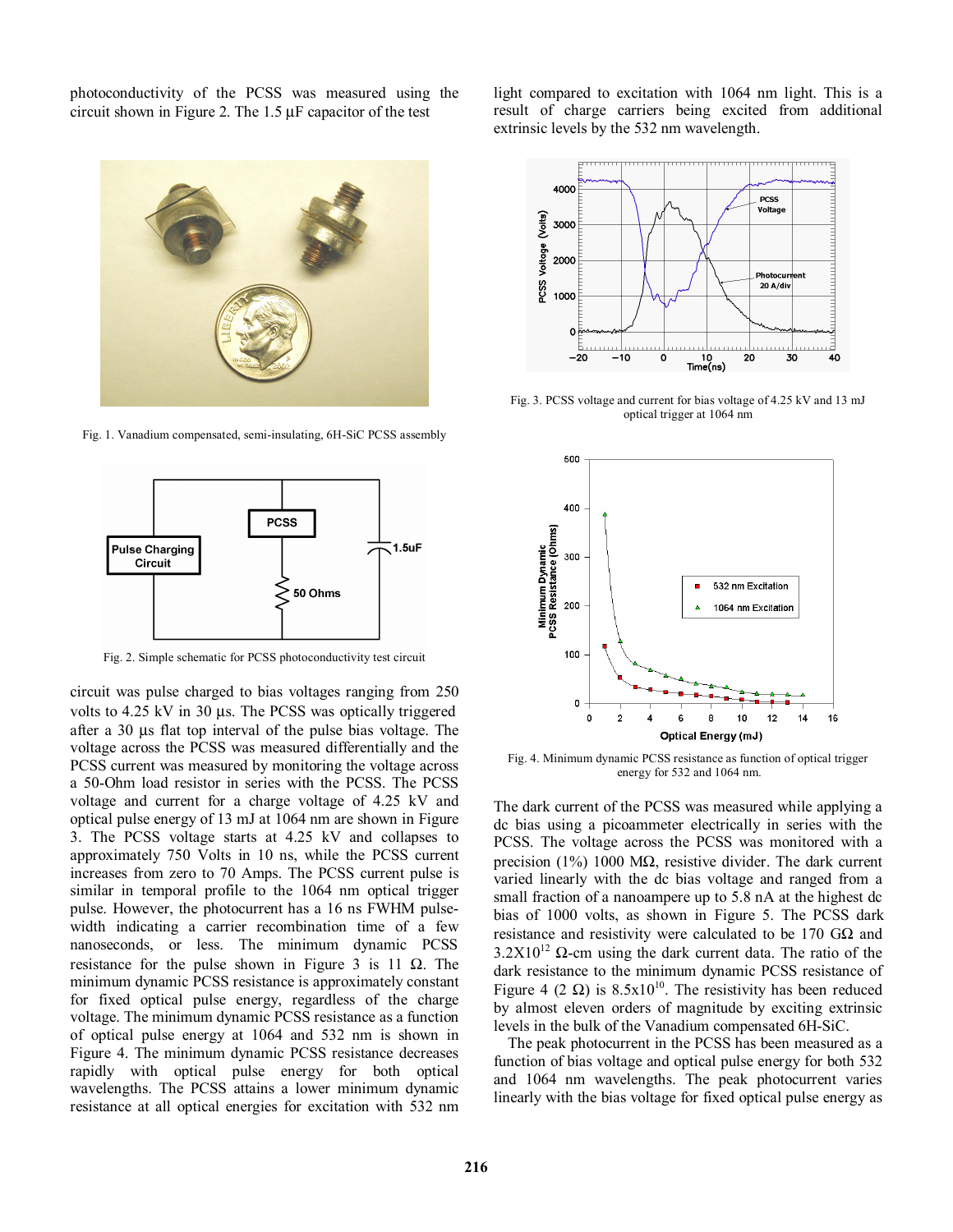shown in Figure 6. The slope of the linear variation of peak photocurrent with bias voltage decreases when the fixed optical pulse energy is reduced. This is what should be expected since we are optically modulating the PCSS resistance.



Fig. 5. Variation of PCSS dark current with bias voltage.



Fig. 6. Peak PCSS photocurrent versus bias voltage for 13 mJ optical excitation at 1064 nm.

The saturation of the peak PCSS photocurrent with increasing optical pulse energy for fixed bias voltage of 750 volts is shown in Figure 7. The peak PCSS photocurrent for illumination with 532 nm was consistently  $3 - 4$  Amps higher than the peak photocurrent obtained with 1064 nm illumination for this PCSS. This is a result of the 532 nm wavelength (2.33 eV) exciting more extrinsic levels than the 1064 nm wavelength (1.17 eV). A consistent difference in peak PCSS photocurrent with excitation wavelength was observed in all the PCSS devices tested. However, the magnitude of the difference in peak PCSS photocurrent for different excitation wavelengths varied from 2 Amps up to 6 Amps. A possible explanation for variation of the difference



Fig. 7. Peak PCSS photocurrent versus optical excitation energy for 750 Volt bias.

in peak photocurrent for different PCSS devices is that the PCSS substrates are cut from the a-plane of the 6H-SiC crystal. The sections that were originally cut from the 6H-SiC crystal measured 3.6 cm in the crystal growth (c) direction. The sections were then cut into 1.2 cm long substrates. We would expect variation in substrate impurity densities along the growth direction because the impurity densities usually decrease during crystal growth. We expect somewhat different performances from substrate to substrate since we are exciting carriers from extrinsic (impurity) levels.

The nature of some of the different extrinsic levels being excited at the 1064 and 532 nm optical wavelengths is illustrated in Figure 8. The PCSS photocurrents for 11 mJ optical excitation at 532 and 1064 nm wavelengths show a significant difference in amplitude and pulse shape. The most notable difference is the long tail on the photocurrent excite at 532 nm. The current tail persists and slowly decays to zero in approximately one millisecond.





We believe electron traps due to crystal defects located 1.3 – 1.6 eV below the conduction band are contributing to the carriers in the photocurrent tail. Electrons are captured by the traps and thermally excited back into the conduction band resulting in a long decay time. The electron trap level has a